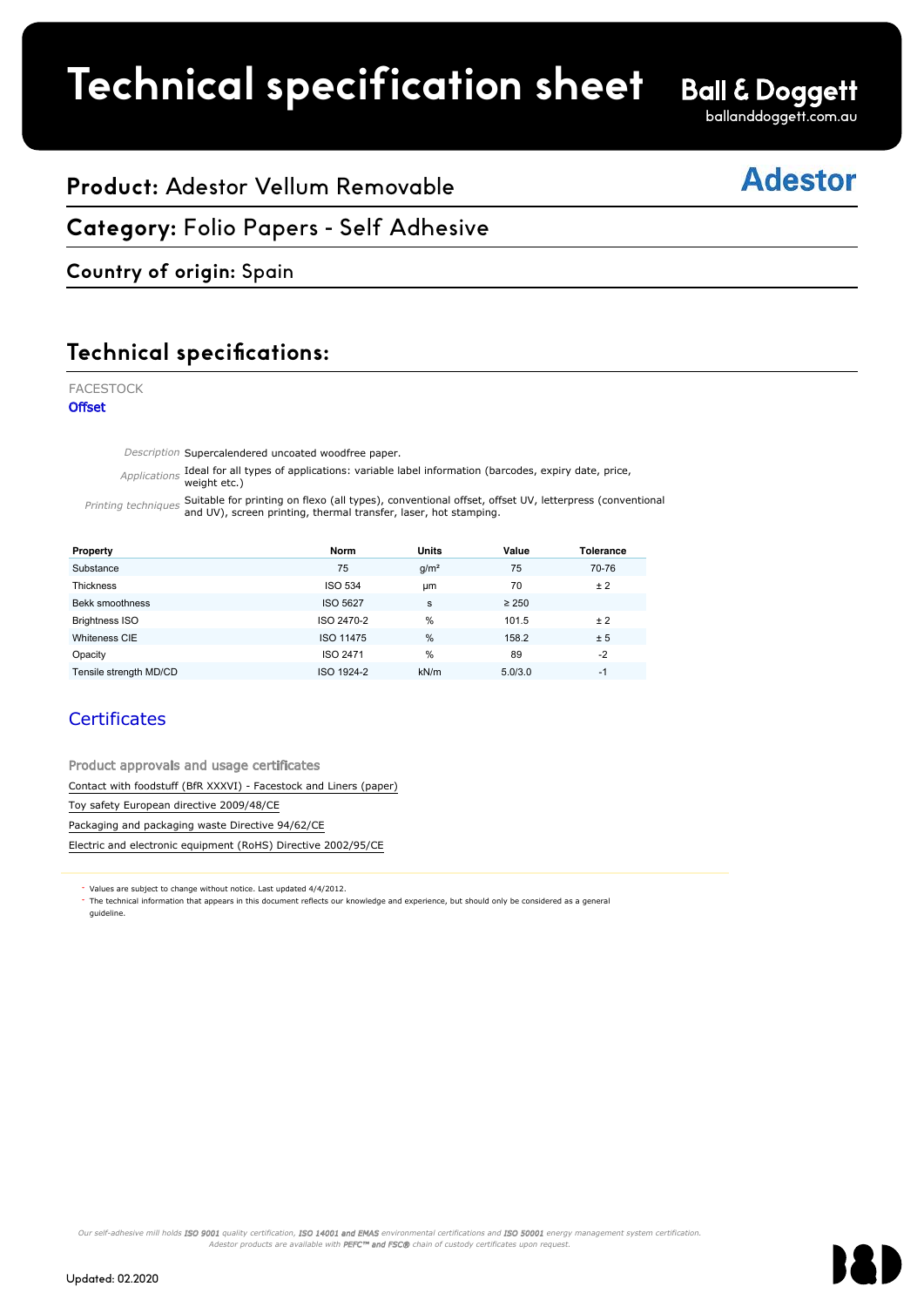# **Technical specification sheet**

**Ball & Doggett** 

#### ballanddoggett.com.au

## **Product:** Adestor RA678

## **Adestor**

## **Category: Folio Papers - Adhesive Sheets**

Faces of the contract of the contract of the contract of the contract of the contract of the contract of the c

### **Technical specifications:** Technical specification

### ADHESIVE

RA678

Description Acrylic removable adhesive with clean removability from most surfaces. Trial is recommended when using this adhesive in new or unknown surfaces when using the state of the state of the state of the state of the state of the state of the state of the state of the state of the state of the state of the state of the

Shelf life From the date of manufacture 1 year in 20°C and RH 50%

| Property                                                                                                                                                                                                                          | Norm             | <b>Units</b> | Value | Tolerance   |
|-----------------------------------------------------------------------------------------------------------------------------------------------------------------------------------------------------------------------------------|------------------|--------------|-------|-------------|
| Adhesion (Peel stainless steel 1 week)                                                                                                                                                                                            | FTM <sub>1</sub> | N/25mm       | 1,7   | $1 - 2,9$   |
| Shear (1kg, in <sup>2</sup> /glass)                                                                                                                                                                                               | FTM8             | min          | 120   | $\geq 60$   |
| Tack (Quick Stick stainless steel)                                                                                                                                                                                                | FTM <sub>9</sub> | N            | 1,2   | $0,7 - 1,7$ |
| Minimum labelling temperature                                                                                                                                                                                                     |                  | °C           | 5     |             |
| Minimum service temperature                                                                                                                                                                                                       |                  | °C           | $-20$ |             |
| Maximum service temperature.                                                                                                                                                                                                      |                  | °C           | $+80$ |             |
| Certificates<br>Product approvals and usage certificates                                                                                                                                                                          |                  |              |       |             |
| EN 71-3 Toy safety                                                                                                                                                                                                                |                  |              |       |             |
| Packaging and packaging waste Directive 94/62/CE                                                                                                                                                                                  |                  |              |       |             |
|                                                                                                                                                                                                                                   |                  |              |       |             |
| * Values are subject to change without notice. Last updated 7/28/2014.<br>The technical information that appears in this document reflects our knowledge and experience, but should only be considered as a general<br>quideline. |                  |              |       |             |

### **Certificates**

Our self-adhesive mill holds ISO 9001 quality certification, ISO 14001 and EMAS environmental certifications and ISO 50001 energy management system certification. Adestor products are available with **PEFC™ and FSC®** chain of custody certificates upon request.